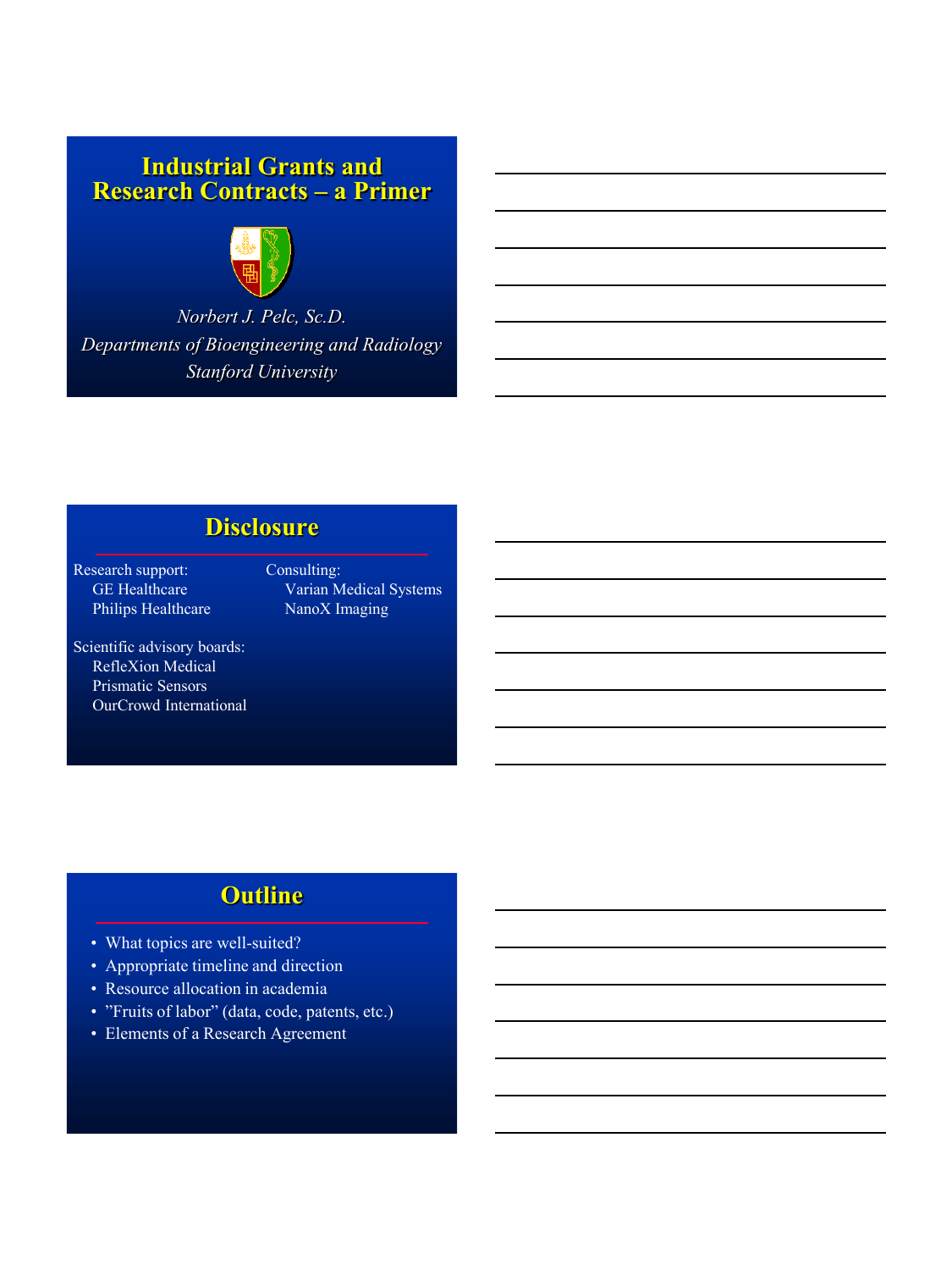# **Collaboration topics**

- Academic's perspective
	- should be fundamentally interesting to me
	- should be publishable
	- get data for follow-up (*e.g.*, NIH) funding
- Industry perspective
	- must be important to my business
- Ideal projects meet these criteria

# **Collaboration topics**

- New technology - flat panel detectors, C-arm CT
- Young faculty member with strong interest and expertise
- Interested industrial partner
- Led to:
	- new lab
	- advanced research equipment
	- new clinical applications - substantial research funding
	- successful academic career



### **Collaboration topics**

- Cause for caution for young faculty
	- topic that is not in your academic vision
	- requires a clinical collaborator you don't have
	- work that is not publishable (deal breaker for grad students)
	- in-kind exchange with high %effort but no \$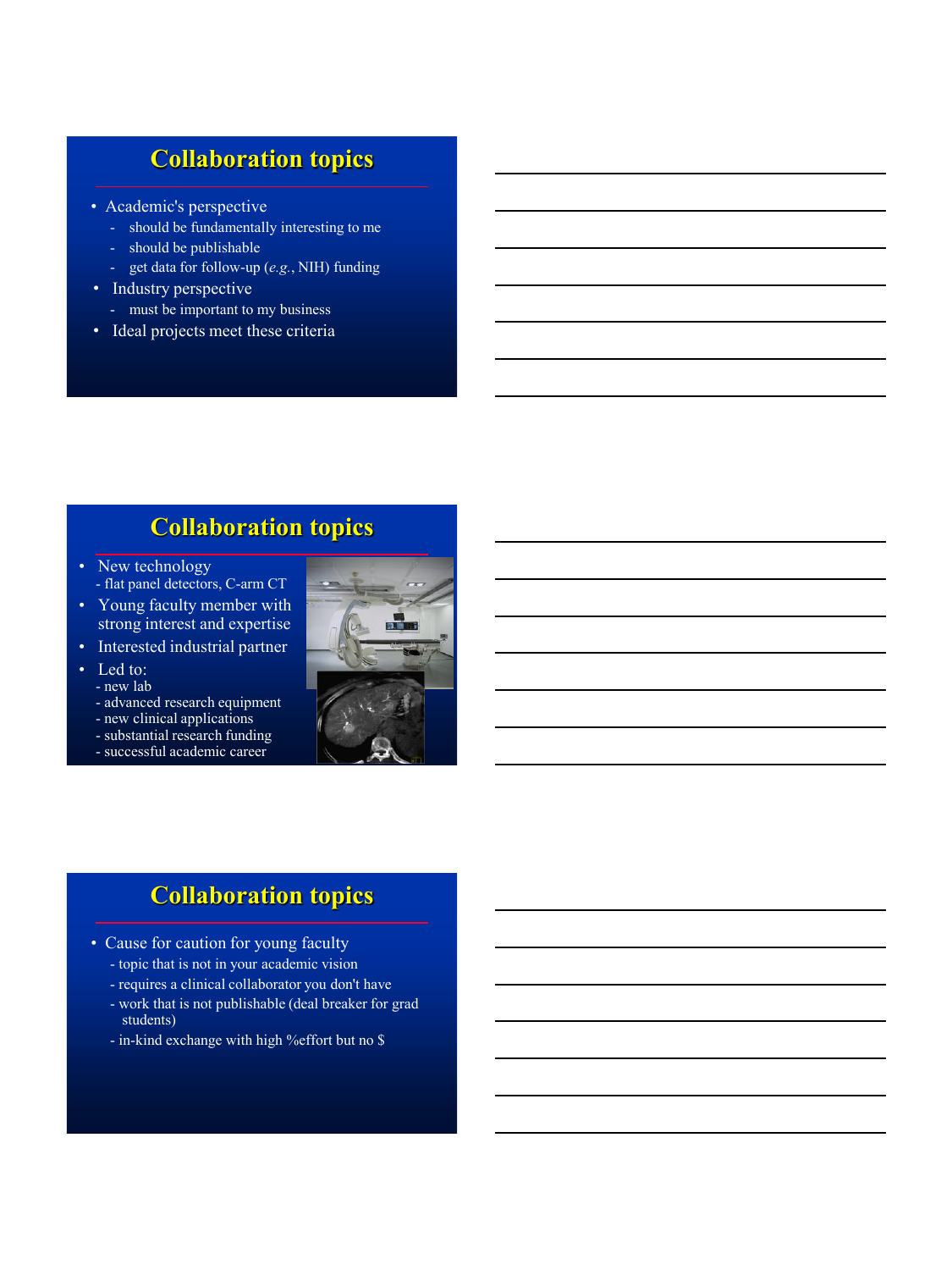## **Timeline and direction**

- Product development is on tight timeline - industry mobilizes large teams of full time personnel - short deadlines
- Academic research is best on slower timeline - small teams, graduate student training, etc.
- Some of the best academic research projects are speculative (higher risk, long timeline)
- Industry gets highest value from: - less directed, more exploratory work
	- late stage work, ready for translation product

### **Financial perspectives**

- Industry perspective
	- may be an inexpensive way to do R&D
- Academia perspective
	- easy money
	- free research equipment
- Neither perspective is fully true
- Each side must understand the needs of the other

#### **Resource allocation in academia - Funded project must cover:**

- Research costs
	- supplies, scan time, animal costs, etc.
- Research staff and postdocs
- Graduate students (unless on fellowship) - stipend, tuition
- Faculty salary
- Overhead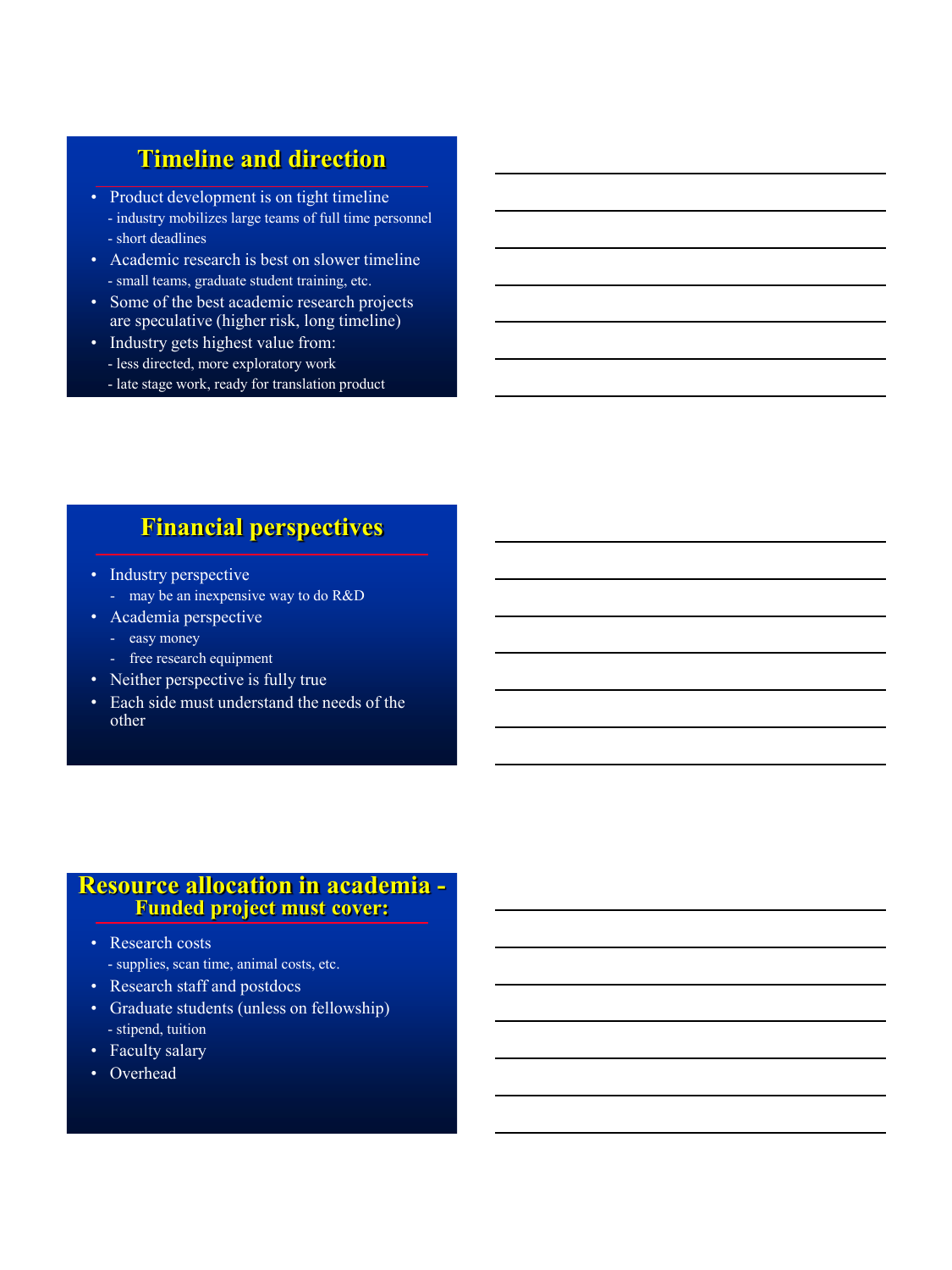## **Fair Market Value Exchange**

- Evaluation of fair exchange
- Each side pays & gets "fair market value"
- Necessitated by commercial relationship between the organizations
- Used to be easy. Not so any more.
- Industry-provided equipment:
	- easy if only used for company's research projects
	- complicated if used for other research
	- very complicated if used clinically

## **Fruits of the labor**

- Data
	- sponsor generally gets to use the data
- Software (developed under the agreement) - sponsor generally gets to use software for internal evaluations
	- sponsor generally gets rights to "derivative code", *e.g.* improvements to industry-provided software
- Patent licenses

### **Patent rights- usual terms**

- Separate license/option for pre-existing IP
- Each side owns the IP of their employees
- For sponsored work, industry gets
	- cheap or free nonexclusive license
	- first right to royalty bearing exclusive license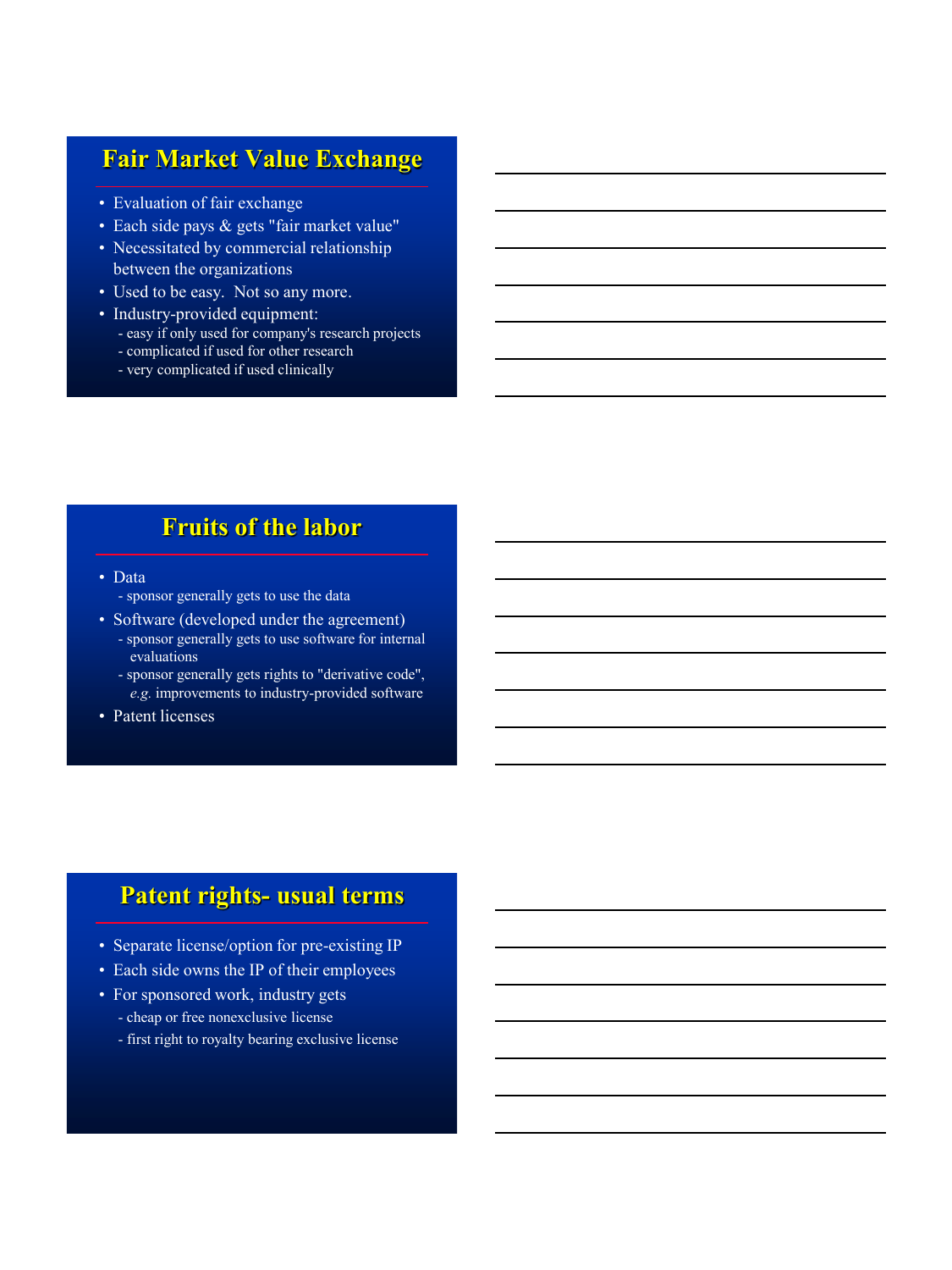## **Research Agreement**

- Single project vs. "umbrella" agreement
- Should clearly delineate project - deliverables, schedule, support
- Confidentiality clause
- Publication clause
- Intellectual property
- Indemnification
- Termination date

# **Confidentiality clause**

- Needed to protect confidential information (CI) yet easy allow exchange of ideas
- Should be 2-sided and balanced
- CI protection must extend beyond term of the agreement
- Careful with clauses that limit your activities, especially long after the agreement

## **Publication clause**

- Allowed terms may differ across institutions
- At Stanford:
	- all research can be published
	- no editorial control by company
	- short time for company review before/during review to protect confidential info and IP
- Read it carefully. It's especially important for your students